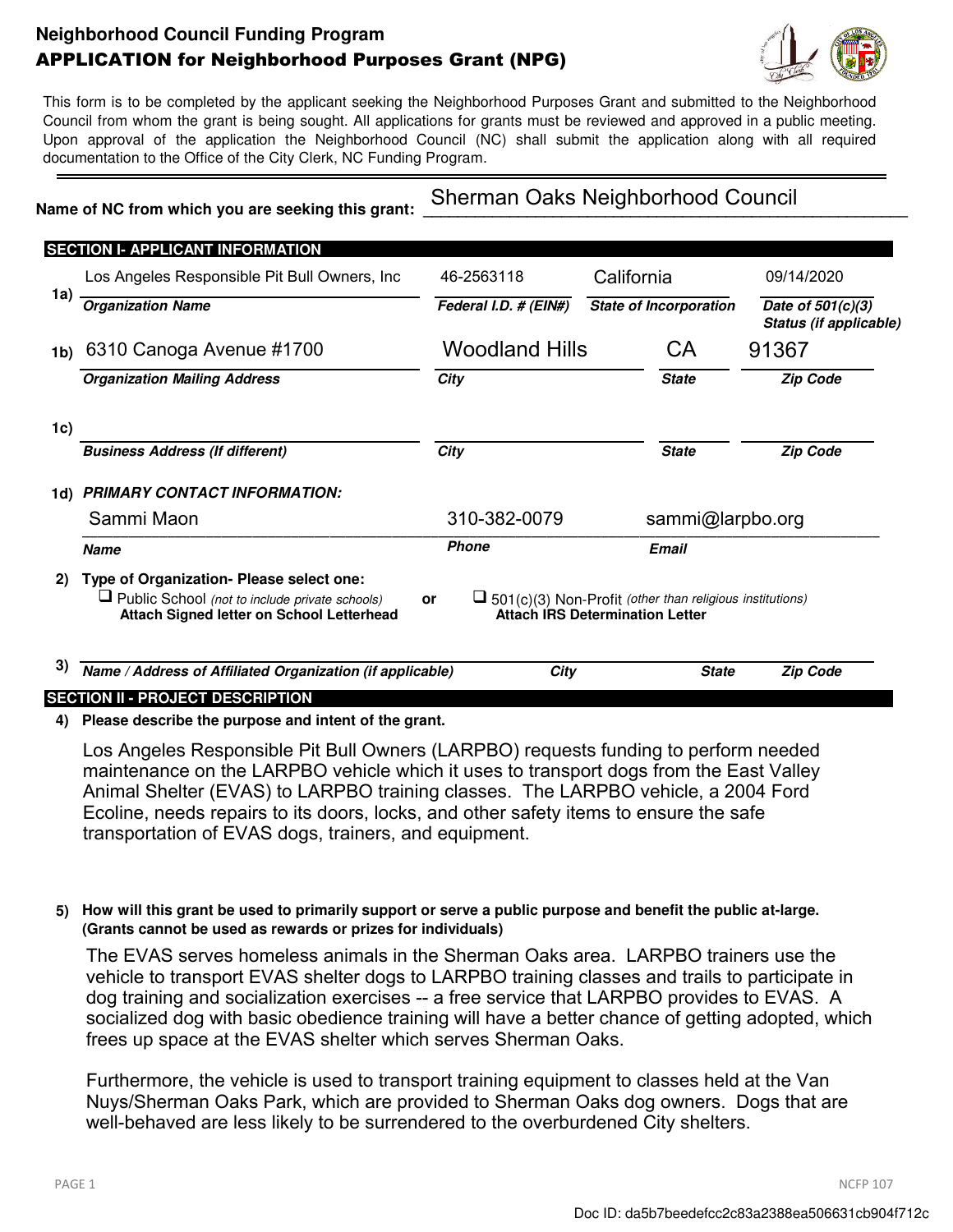#### **SECTION III - PROJECT BUDGET OUTLINE**

**You may also provide the Budget Outline on a separate sheet if necessary or requested.** 

| 6a) | <b>Personnel Related Expenses</b>                                        | <b>Requested of NC</b> | <b>Total Projected Cost</b> |
|-----|--------------------------------------------------------------------------|------------------------|-----------------------------|
|     |                                                                          |                        |                             |
|     |                                                                          |                        |                             |
|     |                                                                          |                        |                             |
|     |                                                                          |                        |                             |
|     | <b>Non-Personnel Related Expenses</b>                                    | <b>Requested of NC</b> | <b>Total Projected Cost</b> |
|     | Vehicle maintenance including operational doors, locks, and safety items | \$1,000.00             | \$1,000.00                  |
| 6b) |                                                                          |                        |                             |

**7) Have you (applicant) applied to any other Neighborhood Councils requesting funds for this project?** ■ **No** ■ Yes If Yes, please list names of NCs:

**8) Is the implementation of this specific program or purpose described in Question 4 contingent on any other factors or sources or funding? (Including NPG applications to other NCs) No Yes If Yes, please describe:** 

| <b>Source of Funding</b> | <b>IAmount</b> | <b>Total Projected Cost</b> |
|--------------------------|----------------|-----------------------------|
|                          |                |                             |
|                          |                |                             |
|                          |                |                             |

**9)** What is the TOTAL amount of the grant funding requested with this application:  $\binom{1.000.00}{ }$ 

|  | 10a) Start date: $07$ $/01$ $/20$ $\,$ 10b) Date Funds Required: $07$ $/01$ $/20$ $\,$ 10c) Expected Completion Date: $08$ $/31$ $/20$ |  |
|--|----------------------------------------------------------------------------------------------------------------------------------------|--|
|  | (After completion of the project, the applicant should submit a Project Completion Report to the Neighborhood Council)                 |  |

### **SECTION IV - POTENTIAL CONFLICTS OF INTEREST**

**11a) Do you (applicant) have a current or former relationship with a Board Member of the NC?**

| $\blacksquare$ No<br>$\sqcup$ Yes<br>If Yes, please describe below: |                                  |
|---------------------------------------------------------------------|----------------------------------|
| <b>Name of NC Board Member</b>                                      | <b>Relationship to Applicant</b> |
|                                                                     |                                  |
|                                                                     |                                  |
|                                                                     |                                  |

**11b) If yes, did you request that the board member consult the Office of the City Attorney before filing this application? Yes No \*(Please note that if a Board Member of the NC has a conflict of interest and completes this form, or participates in the discussion and voting of this NPG, the NC Funding Program will deny the payment of this grant in its entirety.)**

 **SECTION V - DECLARATION AND SIGNATURE** 

**I hereby affirm that, to the best of my knowledge, the information provided herein and communicated otherwise is truly and accurately stated. I further affirm that I have read the documents "What is a Public Benefit," and "Conflicts of Interest" of this application and affirm that the proposed project(s) and/or program(s) fall within the criteria of a public benefit project/program and that no conflict of interest exist that would prevent the awarding of the Neighborhood Purposes Grant. I affirm that I am not a current Board Member of the Neighborhood Council to whom I am submitting this application. I further affirm that if the grant received is not used in accordance with the terms of the application stated here, said funds shall be returned immediately to the Neighborhood Council.** 

**12a) Executive Director of Non-Profit Corporation or School Principal - REQUIRED\***

| <b>Troy Smith</b>                                                                  | President    |                     | 10/05/20    |
|------------------------------------------------------------------------------------|--------------|---------------------|-------------|
| <b>PRINT Name</b>                                                                  | <b>Title</b> | <b>Signature</b>    | <b>Date</b> |
| 12b) Secretary of Non-profit Corporation or Assistant School Principal - REQUIRED* |              |                     |             |
| Sammi Maon                                                                         | Secretary    | $\sqrt{\mathbf{M}}$ | 10/05/20    |
| <b>PRINT Name</b>                                                                  | Title        | <b>Signature</b>    | <b>Date</b> |

**\* If a current Board Member holds the position of Executive Director or Secretary, please contact the NC Funding Program at (213) 978-1058 or clerk.ncfunding@lacity.org for instructions on completing this form**